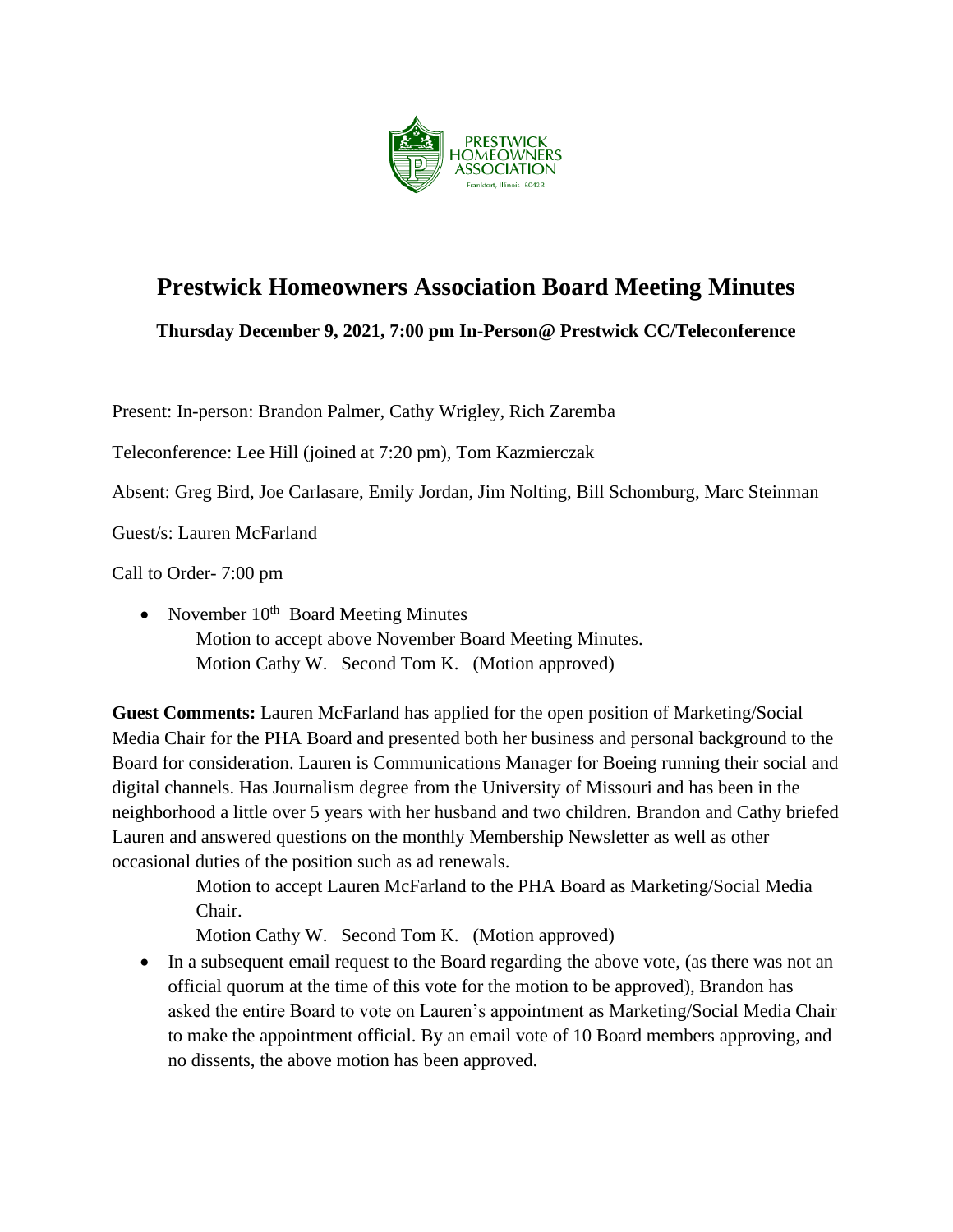#### **Committee Reports:**

#### • **Entrances- Marc Steinman**

- i. Marc absent. No report. Discussion on Prestwick Dr. entrance tabled till next meeting. Cathy will email Marc on Highland Dr. Christmas light issue. Brandon spoke to the numerous issues with entrance holiday lighting this year.
- ii. Brandon spoke at the start of the meeting that the Village of Frankfort will no longer be awarding Beautification Awards during the holiday season for Christmas decorations- they will only have Beautification Awards during summer.

#### • **Membership- Cathy Wrigley**

- i. Jim is finishing stuffing and stamping of membership renewal notices and those should go out first full week of January.
- ii. Cathy met with three new residents this past month with another on her list.
- iii. Cathy will send out email to PHA Board members on paying 2022 dues. No letter.

#### • **Marketing/Social Media- Lauren McFarland**

- i. Lauren will get with Emily to get newsletter template, with the understanding that Emily is committed through year end on the PHA Newsletter.
- **Architectural Review (ARC)- Bill Schomburg**
- i. Bill absent but sent in a monthly report that all was quite on building projects. Waiting for a response from a homeowner concerning a tree removal.
- ii. Lee requested update on resident driveway extension on Aberdeen Rd. Brandon indicated no new update on this as village is still waiting on information from resident, and then onto Bill for review.

#### • **Financial- Tom Kazmierczak**

i. Treasurer's report for November discussed. Sources of revenue this past month: \$0.11 Money Market account; receipts for month of November were \$375.00 for membership dues (prepay November 2022.) Disbursements for November include: \$370.00 paid to Carefree for sprinkler shutdown; \$2,290.00 to Beary Landscape (payment 8 of 8) for landscape work; \$113.84 to the Village of Frankfort for water; \$148.00 to Local Printing and Design for envelopes; \$243.81 to Beary Landscape for additional entrance lights; \$356.95 to Cathy Wrigley for potage and office supplies; \$75.33 to Chase Bank for deposit slips; and \$15.00 to Chase Bank as a November service charge (since reversed first week of December.) Reviewed balances in Operations/Money Market accounts. Tom indicated will have to pull approximately \$1,500.00-\$1,600.00 out of the Money Market account the beginning of January to pay for the PHA liability insurance through Tom Barz.

Motion to approve November Treasurer's Report. Motion Cathy W. Second by Lee H. (Motion approved)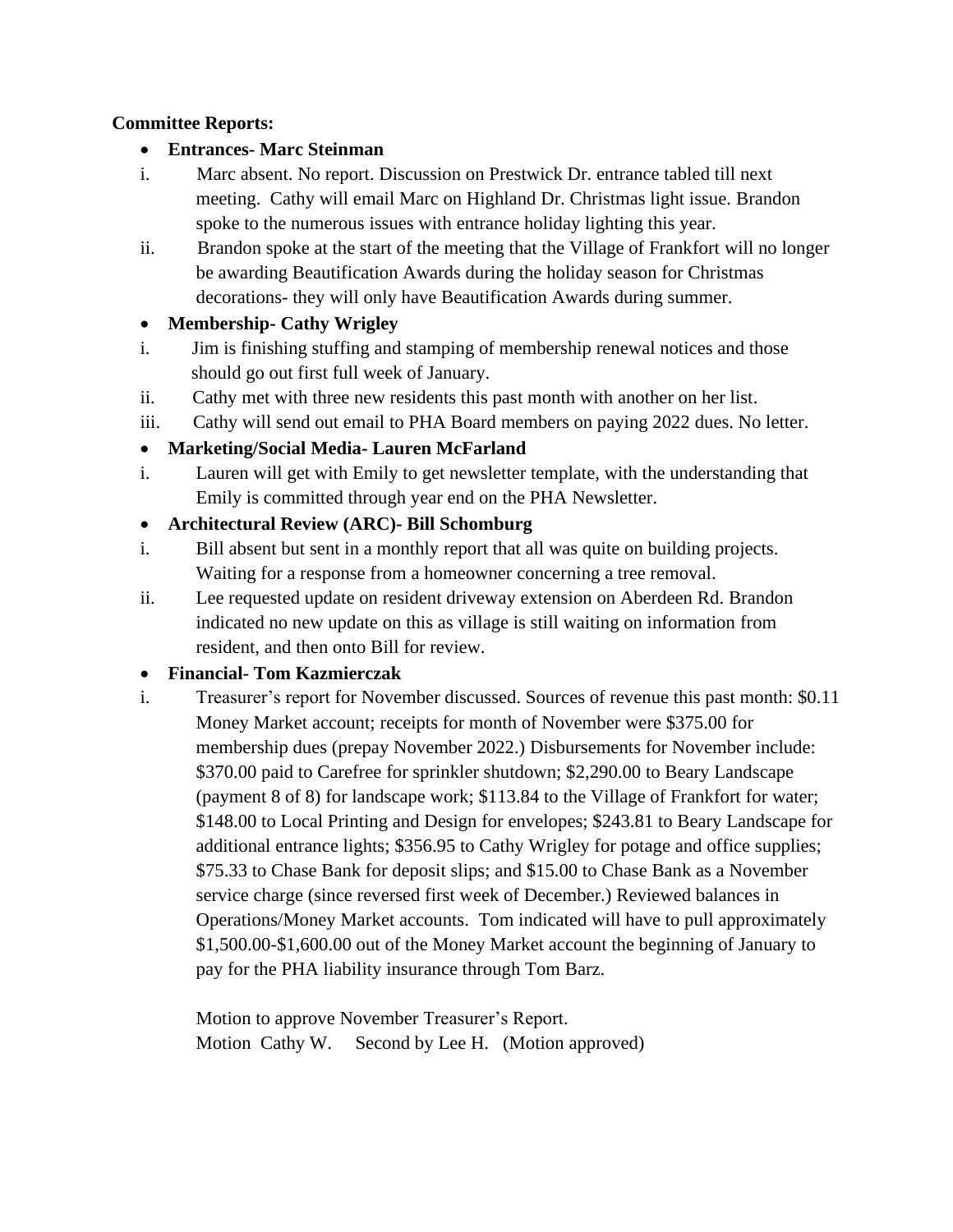ii. Discussed revised budget proposal for 2022. The revision comes in the form of the increase in 2022 membership dues accounting for approximately 280 PHA members. No changes in expenditures anticipated, which would lead to approximately \$7,700.00 in the checking account, assuming approximately 280 PHA members for the year. Would like to transfer a portion back into the Money Market account, with a variable being any decision moving forward on Prestwick Dr. maintenance for 2022.

Motion to approve the revised budget for 2022 as proposed, with increased 2022 membership dues.

Motion Cathy W. Second by Lauren M. (Motion approved)

#### • **Social- Brandon Palmer**

i. Block party reminder by Brandon PHA will provide up to \$100.00 to support a block party in each section (Aberdeen, Prestwick Dr., Shetland, Highland/St. Andrews Way.) Everyone in the section must be invited (including all cull-de-sac and condos.)

#### • **Security- Brandon Palmer**

- i**.** Lock it or Lose it reminder.
- ii. Entrance security camera discussion tabled until next meeting until Joe/Greg can provide input from a legal perspective.

### • **Website- Brandon Palmer**

In the process of being updated, to include Lauren on the Board as well.

#### • **Governmental– Joe Carlasare**

i. Joe absent. No report.

#### • **Code Enforcement- Brandon Palmer**

i.Current homeowner issues discussed and monitored, and majority of last month's list of issues have been cleaned up. Few ongoing issues are being monitored by Brandon and Dena Petraitis of the Village of Frankfort including: weeds not being cut (the village will discuss with the resident as it has been determined as a nonactionable enforcement by the village); and resident driveway extension (as indicated above under ARC.)

## • **Legal- Brandon Palmer**

No new report.

## • **E-Newsletter- Brandon Palmer**

 Reminder to watch the speed when driving through the neighborhood and to support Frankfort businesses locally.

Next meeting date: Thursday February 10<sup>th</sup>, 2022, 7:00 pm at PCC/teleconference.

(No January meeting reminder.) Motion to adjourn the meeting.